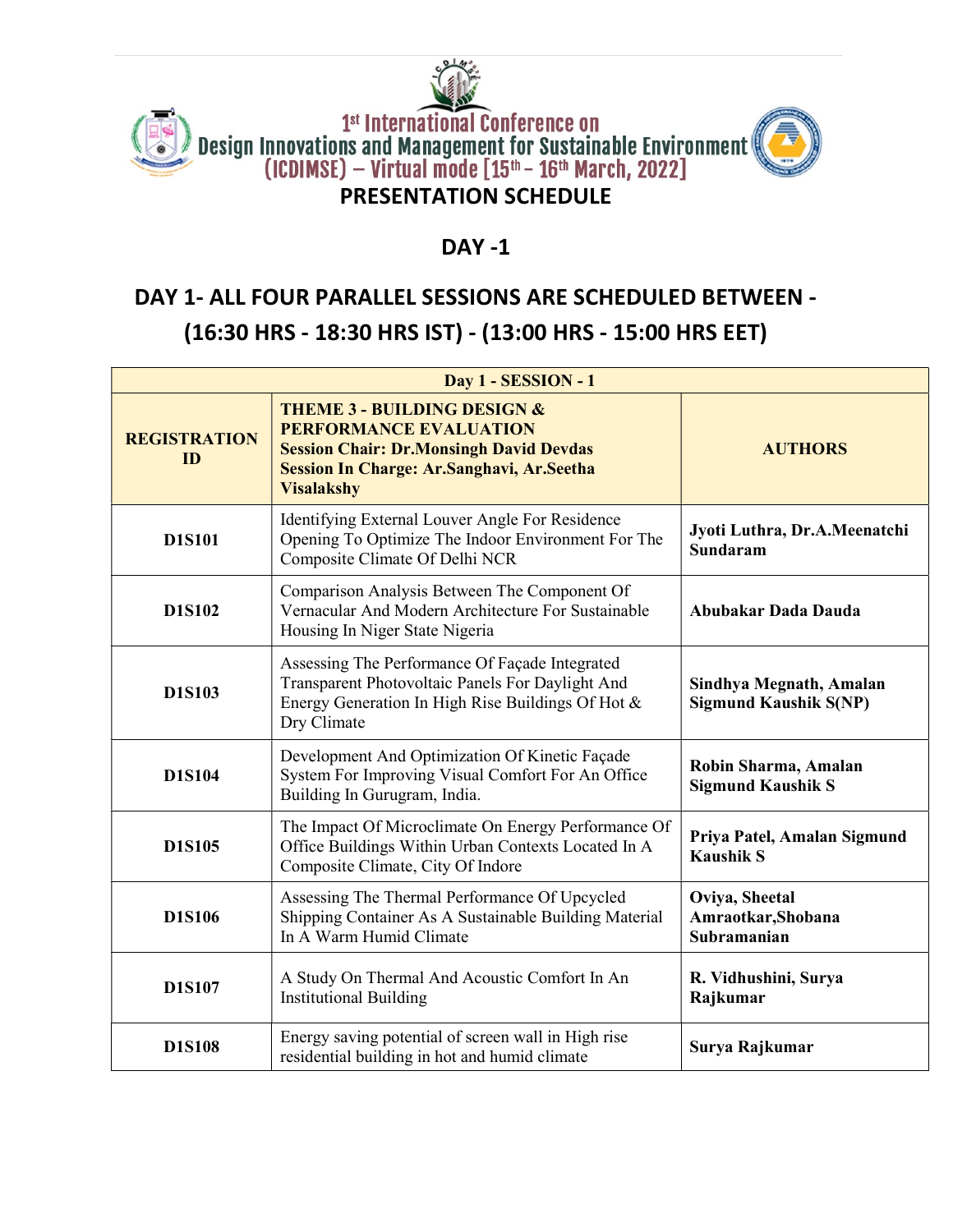

(ES

**1st International Conference on**<br>**Design Innovations and Management for Sustainable Environment (ICDIMSE)** – Virtual mode  $[15^{th} - 16^{th}$  March, 2022]



|                     |                           | (IUDIMOL <i>)</i><br><b>THE CONTROVERT OF STATE OF STATES</b>                                                                                                                                 | $\sim$                                           |
|---------------------|---------------------------|-----------------------------------------------------------------------------------------------------------------------------------------------------------------------------------------------|--------------------------------------------------|
| Day 1 - SESSION - 2 |                           |                                                                                                                                                                                               |                                                  |
|                     | <b>REGISTRATION</b><br>ID | <b>THEME 1: SUSTAINABLE URBAN AND</b><br><b>RURAL DEVELOPMENT</b><br><b>Session Chair: Dr. Tokie Laotan-Brown</b><br><b>Session Incharge: Angela Hartsell/Abubakar</b><br>Dauda, Ar.Catherine | <b>AUTHORS</b>                                   |
|                     | D1S201                    | Water Accessibility And Inequalities In The Hill<br>Town Kalimpong (W.B)                                                                                                                      | <b>Piyush Kumar</b>                              |
|                     | D1S202                    | A Perspective Towards Spacious Living For The<br>Low Income Communities In Chennai - "Micro-<br>Housing, Co-Living And Sustainability"                                                        | Shifana Fathima,<br>Sheetal, Sanghavi            |
|                     | D1S203                    | Significance Of Intangible Values Of Urban<br>Heritage: Case Of Nashik City                                                                                                                   | Vedangi Deshpande                                |
|                     | D1S204                    | Factors Affecting Quality Of Urban Life Based On<br>Subjective And Objective Approaches: A Systematic<br><b>Literature Review</b>                                                             | Mookambika Ba, Jayanthi                          |
|                     | D1S205                    | The Spatial Vision Of Place Identity Elements Along<br>Highways: A Procedural Approach                                                                                                        | G Ophylia Vinodhini, J Godwin<br><b>Emmanuel</b> |
|                     | D1S206                    | Assessing User Satisfaction Of Urban Parks For<br><b>Sustainable Cities</b>                                                                                                                   | Sheetal Amraotkar, Devyani<br>Gangopadhyay       |
|                     | D1S207                    | Assessment Of Biodiversity Richness And Carbon<br>Sequestration Potential In Institutional Campus - A<br>Case Study                                                                           | Shrimathi, Chandramathy I                        |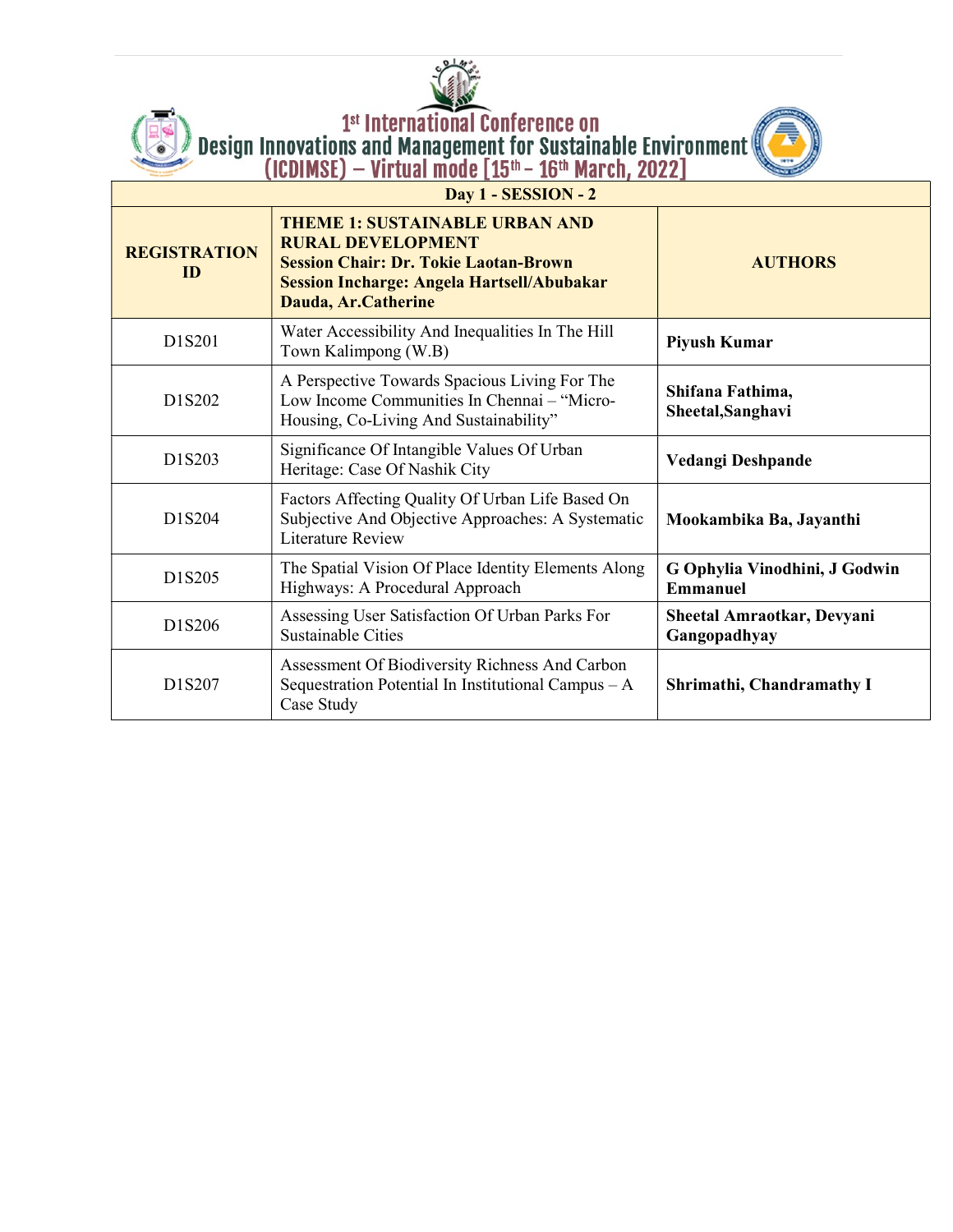

1<sup>st</sup> International Conference on<br>Design Innovations and Management for Sustainable Environment (ICDIMSE) – Virtual mode [15<sup>th</sup> – 16<sup>th</sup> March, 2022]



| Day 1 - SESSION - 3       |                                                                                                                                                                   |                                                        |
|---------------------------|-------------------------------------------------------------------------------------------------------------------------------------------------------------------|--------------------------------------------------------|
| <b>REGISTRATION</b><br>ID | <b>THEME 2:SUSTAINABILITY IN</b><br><b>ARCHITECTURAL DESIGN</b><br><b>Session Chair: Ar. Milon Dutta</b><br><b>Session In Charge: Ar.Ramesh Kumar, Ar.Monisha</b> | <b>AUTHORS</b>                                         |
| <b>D1S301</b>             | Sustainable Eco-Friendly Building Material - An<br>Investigation Towards Compressed Stabilized Earth<br><b>Blocks And Fire Burnt Clay Bricks</b>                  | Asha Sapna A.P, Anbalagan                              |
| D1S302                    | Study On The Application Of Reuse And Recyclable<br>Materials In Designing Of Commercial Interior Spaces                                                          | A Mrinalini, Kumudhavalli<br>Sasidhar, Dr. D. Jayanthi |
| <b>D1S303</b>             | Physical Modelling As A Conceptual Device In Climate<br>Responsive Architecture: Investigating Pedagogy For<br><b>Theoretical Discourses</b>                      | Sunalini Esther Devadas,<br><b>Sheeba</b>              |
| D1S304                    | Traditional Building Knowledge Systems - A Path To<br>Sustainability                                                                                              | <b>Athira S</b><br>B, Amrithapk, Chithra.              |
| <b>D1S305</b>             | Utilization Of Bamboo As An Alternative Construction<br>Material                                                                                                  | Uthra Vasudevan,<br>Kirthialamelu, Vaibu               |
| D1S306                    | Study Of Parameters Affecting The Efficiency Of Tower<br>Cranes, In Indian Context                                                                                | Arshya Ruby P, R Ramkumar                              |
| D1S307                    | Recording And Conceptualising Cultural Values In<br>Landscape: The Travelling Transect-Based Drawing<br>Approach                                                  | J Godwin Emmanuel, G<br>Ophylia Vinodhini              |
| <b>D1S308</b>             | Role of façade shades in energy efficiency in<br>commercial buildings                                                                                             | Shatakshi Agnihotri                                    |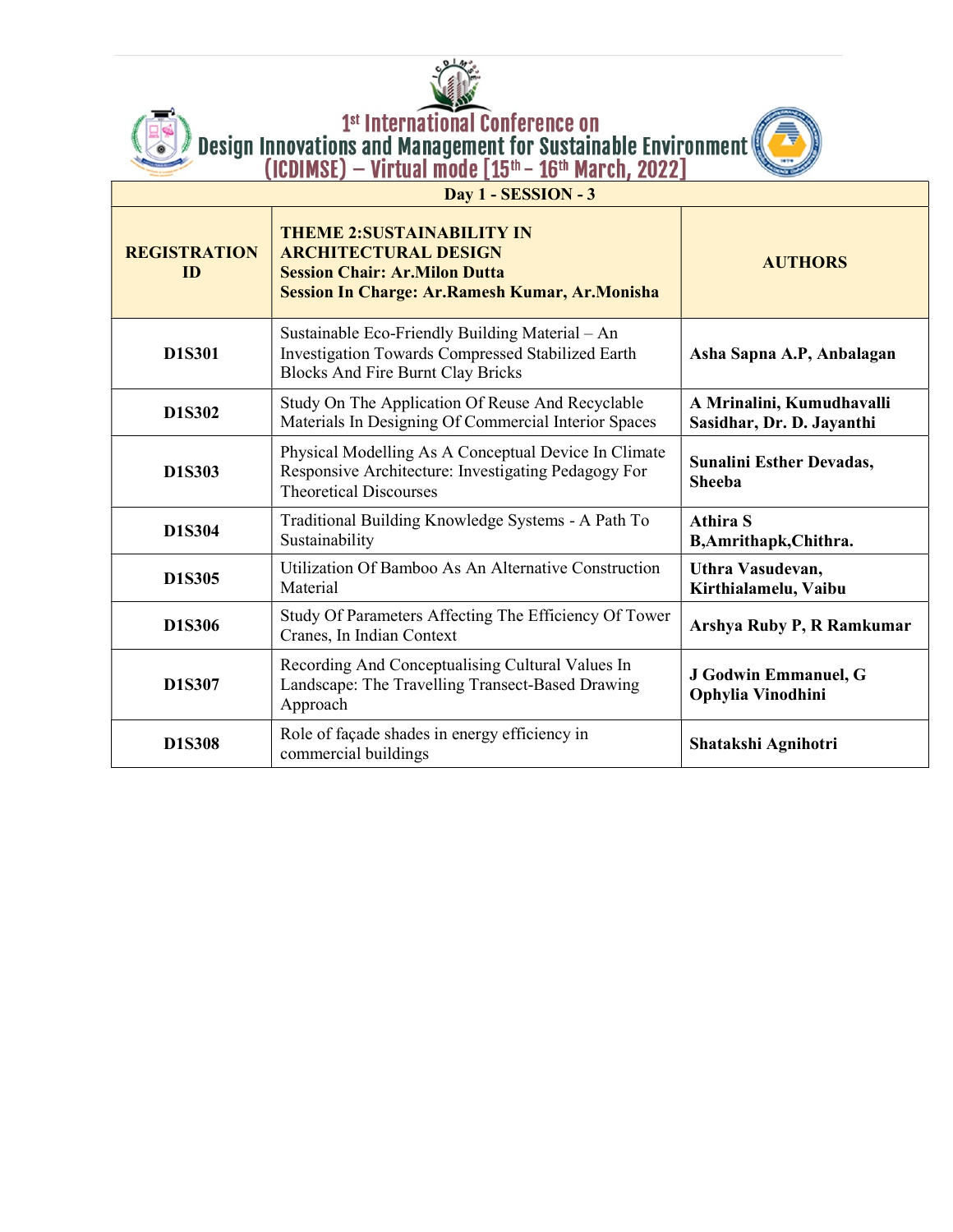

1<sup>st</sup> International Conference on<br>Design Innovations and Management for Sustainable Environment (ICDIMSE) – Virtual mode [15<sup>th</sup> – 16<sup>th</sup> March, 2022]



J Infanta Stephy

Hasret Destebanoğlu

Gitanjali Bhatnagar

Jayaram

A.Charanyadevi, Jeyaradha

| Day 1 - SESSION - 4       |                                                                                                                                                                                         |                                         |
|---------------------------|-----------------------------------------------------------------------------------------------------------------------------------------------------------------------------------------|-----------------------------------------|
| <b>REGISTRATION</b><br>ID | <b>THEME 2: SUSTAINABILITY IN</b><br><b>ARCHITECTURAL DESIGN</b><br><b>Chair: Illiona Outram</b><br><b>Session Incharge: Leki Clementina Pronen/Diler</b><br>Aldoski, Ar.Surya Rajkumar | <b>AUTHORS</b>                          |
| D1S401                    | Visions On Izmir City Konak Centre: An<br>Architectural Studio On Un 2030 Sustainable<br>Development Goals                                                                              | Yenal Akgün, Ozlem Erdogdu<br>Erkarslan |
| <b>D1S402</b>             | Urban Agriculture: For The People, By The People                                                                                                                                        | Pornima Buddhivant                      |
| <b>DIS403</b>             | Analysis Of Shift In Aspects Of Cultural<br>Sustainability In Built Environment                                                                                                         | Haripriya Tk                            |
| DIC 104                   | Evaluation Of Sound Absorption Coefficient -                                                                                                                                            | Dr. R Kalaiselvi, Pavithra Raj, Ar.     |

The Effects Of Varosha On Culture, Identity And

A Literature Based Appraisal Of Key Stakeholders Response To Management Of Construction And

Acoustic Properties Of Pattamadai Mat

Architecture Of Famagusta City

Demolition Waste In Cities

The New Green Regenerative Architecture

**DIS404** 

**DIS405** 

**DIS406** 

**D1S407**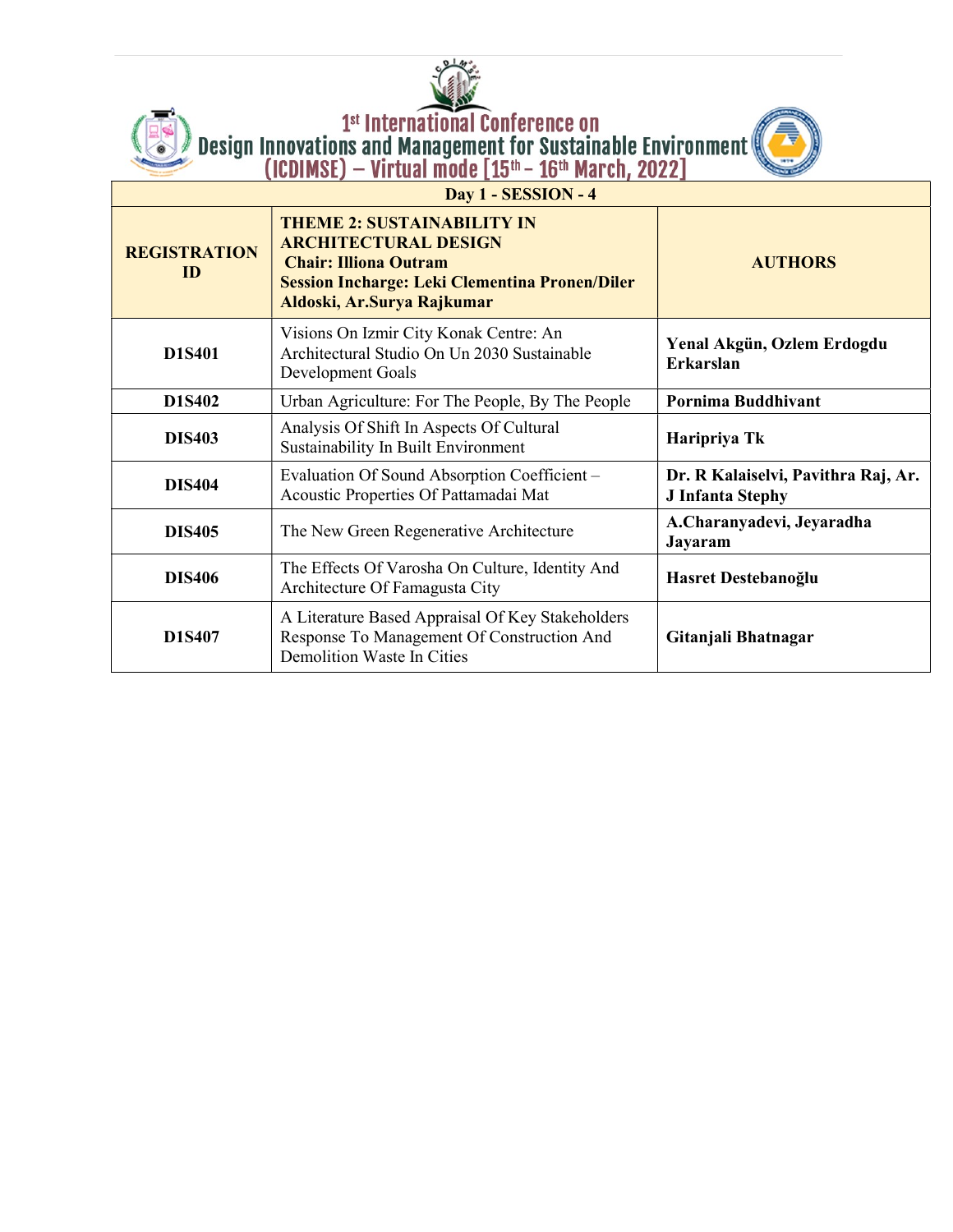

#### DAY -2

#### DAY 2 - ALL FOUR PARALLEL SESSIONS ARE SCHEDULED BETWEEN - (13:00 HRS - 16:00 HRS IST) - (10:30 HRS - 13:00 HRS EET)

| Day 2 - SESSION - 1       |                                                                                                                                                     |                                                                         |
|---------------------------|-----------------------------------------------------------------------------------------------------------------------------------------------------|-------------------------------------------------------------------------|
| <b>REGISTRATION</b><br>ID | <b>THEME 5:DESIGN INNOVATIONS</b><br><b>Session Chair: Dr. Swetha Madhusudhan</b><br>Session In Charge: Ar. Vijendranath, Ar.<br><b>Selvendiran</b> | <b>AUTHORS</b>                                                          |
| <b>D2S101</b>             | Quality Management Of Precast Concrete<br>Technology                                                                                                | Monisha Martin, Kavinkumar<br>Shanmugam, R<br>Ramkumar, Sukirtha Suresh |
| D2S102                    | Low Vision Users In Product-User Interaction:<br>Examining The Effects Of Visual Perception Patterns<br>On Quality Of Experience (Qox)              | Mahmut Ferit Aydin, Onder<br><b>Erkarslan</b>                           |
| D2S103                    | Design For The 94%-Quality Of Living A Right Or<br>A Legacy                                                                                         | Krishna Priya<br>Parthasarathy, Selvendiran, Lalit,<br><b>Harshil</b>   |
| <b>D2S104</b>             | The Mystical Dimension In Architecture                                                                                                              | Sai Teja T N, Selvendiran                                               |
| <b>D2S105</b>             | Pneumatic Waste Collection System A Proposed<br>Innovation For Indian Institute Of Technology<br>Roorkee Campus: India                              | Akhilesh Kumar, Avlokita                                                |
| D2S106                    | Evaluating the Impact of Transition spaces on the<br>Indoor comfort conditions of a Naturally Ventilated<br><b>Institution Building</b>             | <b>Manswini Devi, Ebin, Sheetal</b>                                     |
| <b>D2S107</b>             | Chettinadu house: planning principles                                                                                                               | Sai Saranya, Sheetal , Madhu                                            |
| <b>D2S108</b>             | Estimation and analysis of daylight factor                                                                                                          | Jayaprabha Rani                                                         |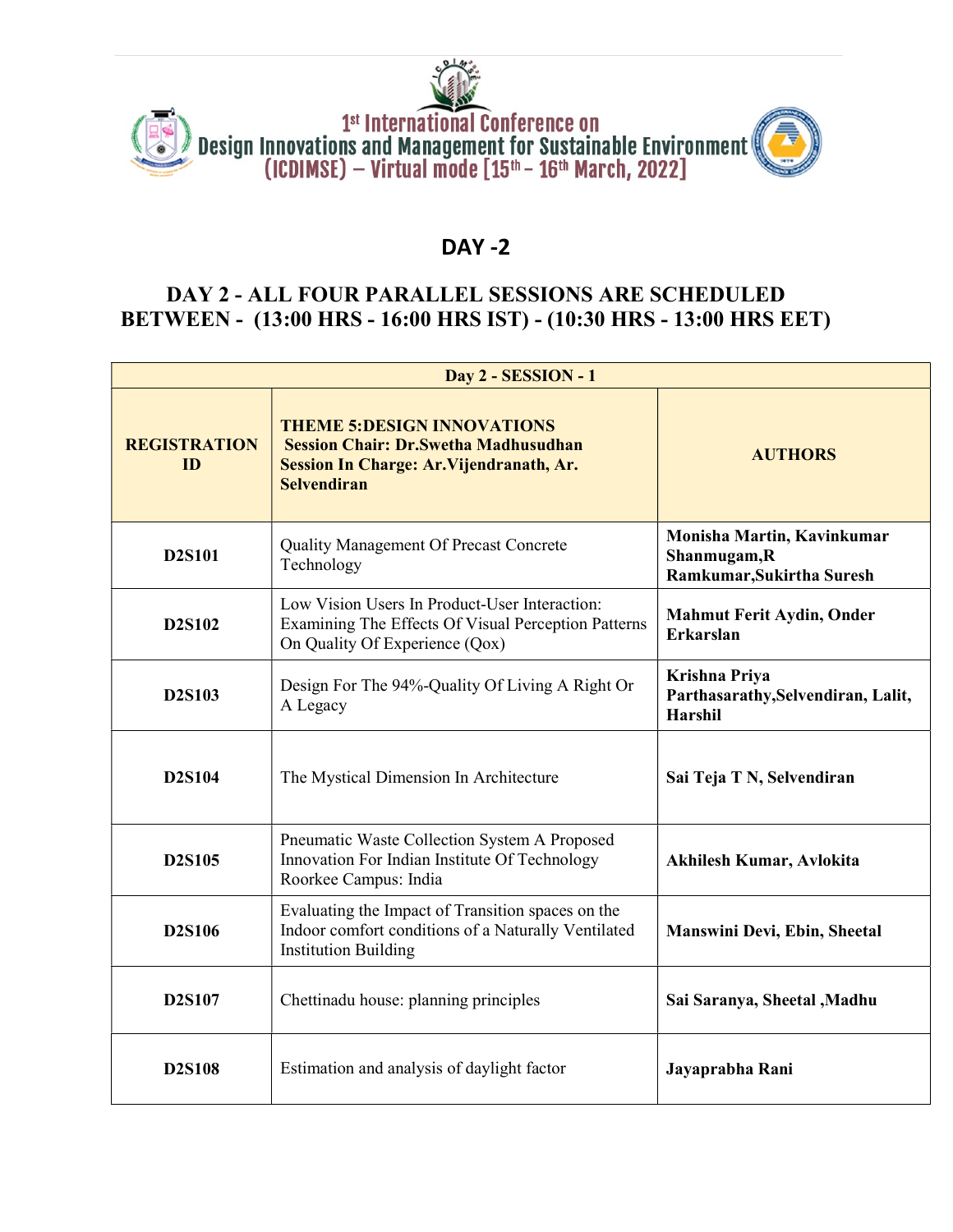

# **1st International Conference on**<br>Design Innovations and Management for Sustainable Environment (ICDIMSE) – Virtual mode [15<sup>th</sup> – 16<sup>th</sup> March, 2022]



| Day 2 - SESSION - 2       |                                                                                                                                                                                                                                                           |                                                                 |
|---------------------------|-----------------------------------------------------------------------------------------------------------------------------------------------------------------------------------------------------------------------------------------------------------|-----------------------------------------------------------------|
| <b>REGISTRATION</b><br>ID | THEME 4: URBAN RESILIENCE, SAFETY,<br><b>DISASTER AND RISK MITIGATION</b><br><b>Session Chair: Assoc.Prof.Dr. Ayse</b><br>Öztürk/Assoc.Prof.Dr. Huriye Gürdallı<br><b>Session Incharge: Hasan Debes / Mehrdad Taheri</b><br>Kahnemoei, Ar.Yusuf Chiniwala | <b>AUTHORS</b>                                                  |
| D2S201                    | Crime Relation In Urban Settings In Kochi                                                                                                                                                                                                                 | <b>Antony Jenita G</b>                                          |
| D2S202                    | Necessity Over Luxury: The Role Of Green<br>Infrastructure In Building Resilience In The<br>Pandemic World                                                                                                                                                | Islam, Avy Nazar Darband Faqra                                  |
| D2S203                    | Impact Of Open Spaces On Outdoor Thermal<br>Comfort In A Residential Neighbourhood In Warm<br>Humid Climate                                                                                                                                               | K C Kalam Arathy, Lilly Rose A                                  |
| <b>D2S204</b>             | Understanding The Relationship Between Urban<br>Heat Island Effect And Urban Vegetation By<br>Reviewing The Three Decades Satellite Images For<br>The Chennai Metropolitan Region. (NP)                                                                   | Raju Sethupatu Bala,<br>Sanchana.Sathyanarayanan,<br>Sindhujatj |
| D2S205                    | The Impact Of Musi Floods Along The Catchment<br>Areas Of Hyderabad-A Study                                                                                                                                                                               | Harini V                                                        |
| D2S206                    | An Evaluation Of Parking Facilities In Selected<br>Shopping Complexes In Minna, Nigeria To Achieve<br>Sustainability                                                                                                                                      | Abubakar Dada Dauda                                             |
| D2S207                    | Layout And Daylight Optimisation Of A Residential<br>Module Using Syntactic Design Strategies                                                                                                                                                             | Vijay Aadithya, Sindhur<br>Dutta, Amalan Sigmund Kaushik S      |
| <b>D2S208</b>             | Impact And Influence Of Spatial Segregation On The<br>Growth Of Urban Fabric. (A Case Of Badnera,<br>Maharashtra, India)                                                                                                                                  | Ashirwad Korde, Devyani<br>Gangopadhyay                         |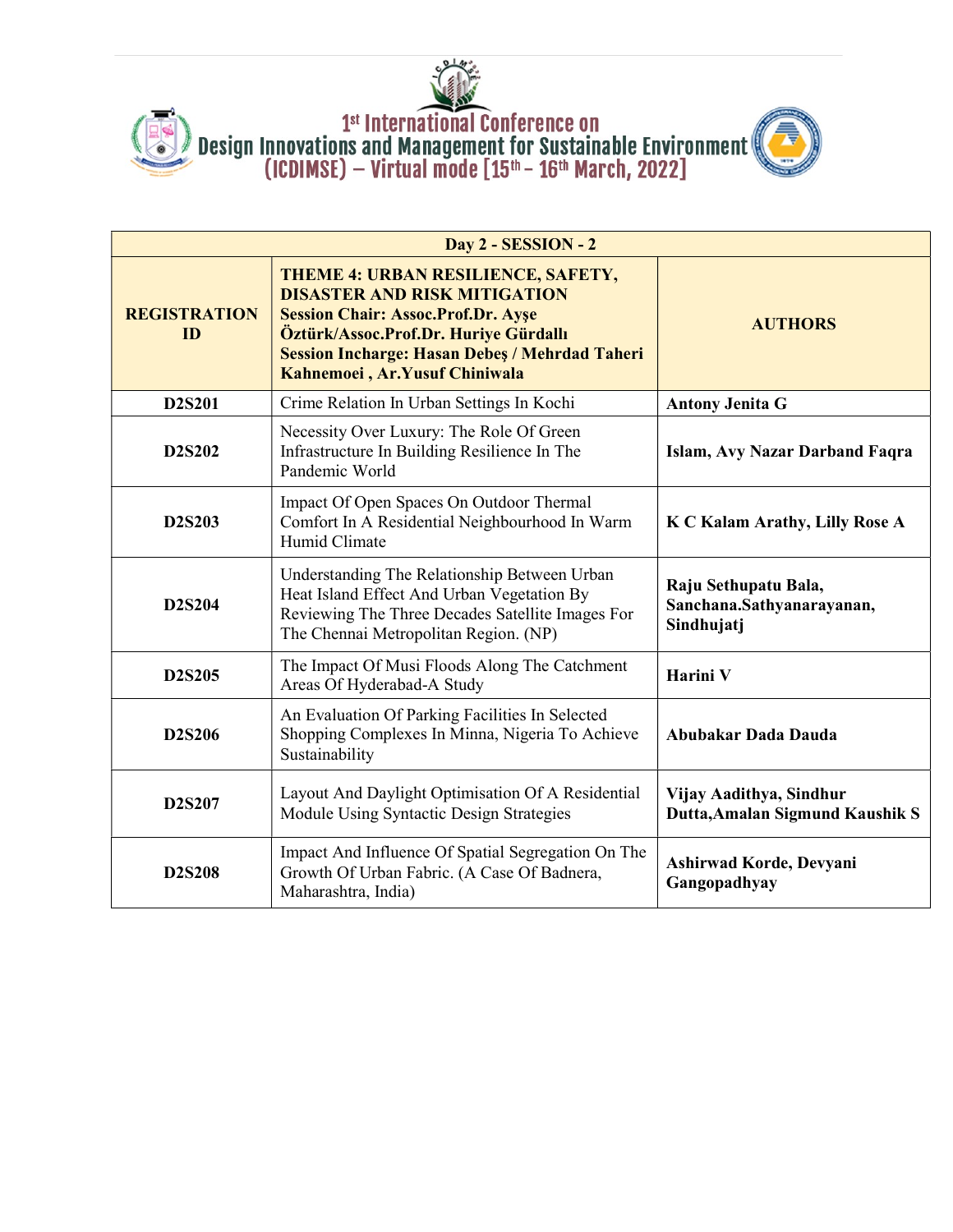

 $\begin{pmatrix} \mathbf{E} \ \mathbf{S} \ \mathbf{S} \end{pmatrix}$ 



Design Innovations and Management for Sustainable Environment<br>(ICDIMSE) – Virtual mode [15<sup>th</sup> – 16<sup>th</sup> March, 2022]<br>Day 2 - SESSION - 3

| <b>REGISTRATION</b><br>ID | <b>THEME 1: SUSTAINABLE URBAN AND</b><br><b>RURAL DEVELOPMENT</b><br><b>Session Chair: Dr. Abdul Razak</b><br>Session Incharge: Ar. Sukirtha, Ar. Kavitha | <b>AUTHORS</b>                    |
|---------------------------|-----------------------------------------------------------------------------------------------------------------------------------------------------------|-----------------------------------|
| D2S301                    | Application Of Geo Informatics To Classify<br>Landcover From Satellite Imagery Using Ndvi - A<br>Case Of Peri Urban Regions Of Southern Chennai.          | Narayani Ar, Debanjan Pakrasi     |
| D2S302                    | Sustainable Development In Transition Zone In<br>Warangal                                                                                                 | M.Manasa, Dr.Arulmalar<br>Ramaraj |
| D2S303                    | Development Sectors Induced By Kannur<br>International Airport In A Regional Perspective-<br>Special Focus On Tourism                                     | <b>Deuna Elsin</b>                |
| D2S304                    | Inclusive Planning Solutions For Informal<br>Settlements - A Case Of Chennai                                                                              | Ramya R, Sheebac                  |
| D2S305                    | Rejuvenation Of Traditional Water Harvesting<br>System In The Drought Prone Region Of Tamil Nadu                                                          | Nandhini Gopu                     |
| D2S306                    | Outdoor thermal comfort                                                                                                                                   | Shwetha.M, Ebin Horrison          |
| D2S307                    | Simplyfying Water management                                                                                                                              | <b>Akshay Tiwari</b>              |
| <b>D2S308</b>             | Formulating The Conceptual Frame Work To Make<br>The Neighbourhood Resilient A Case In Chennai                                                            | <b>A Karthick, Prasannk</b>       |